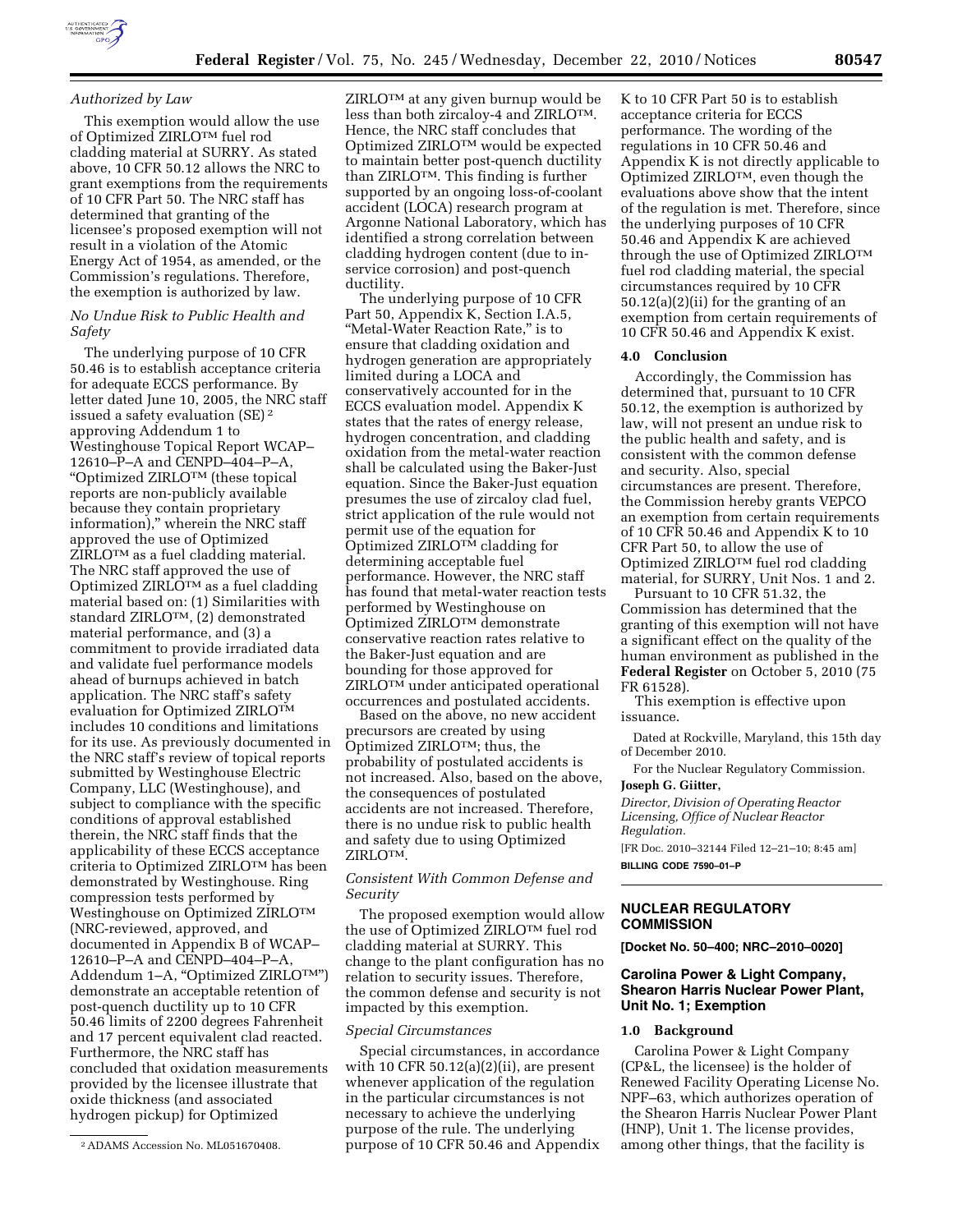subject to all rules, regulations, and orders of the U.S. Nuclear Regulatory Commission (NRC, the Commission) now or hereafter in effect. The facility consists of one pressurized-water reactor located in New Hill, North Carolina.

#### **2.0 Request/Action**

Title 10 of the *Code of Federal Regulations* (10 CFR) Part 73, ''Physical protection of plants and materials,'' Section 73.55, ''Requirements for physical protection of licensed activities in nuclear power reactors against radiological sabotage,'' published as a final rule in the **Federal Register** on March 27, 2009, effective May 26, 2009, with a full implementation date of March 31, 2010, requires licensees to protect, with high assurance, against radiological sabotage by designing and implementing comprehensive site security plans. The amendments to 10 CFR 73.55 published on March 27, 2009 (74 FR 13926), establish and update generically applicable security requirements similar to those previously imposed by Commission orders issued after the terrorist attacks of September 11, 2001, and implemented by licensees. In addition, the amendments to 10 CFR 73.55 include additional requirements to further enhance site security based upon insights gained from implementation of the post-September 11, 2001, security orders.

By letter dated February 24, 2010 (Agencywide Documents Access and Management System (ADAMS) Accession No. ML093620908), the NRC granted an exemption to the licensee for three specific items subject to the new rule in 10 CFR 73.55, allowing the implementation of these items to be extended until December 15, 2010. The licensee has implemented all other physical security requirements established by this rulemaking prior to March 31, 2010, the required implementation date.

By letter dated September 20, 2010, the licensee requested an exemption in accordance with 10 CFR 73.5, ''Specific exemptions.'' Specifically, the licensee requested an extension of the implementation date for one remaining item from December 15, 2010, to November 30, 2011. Portions of the licensee's September 20, 2010, letter contain security-related information and, accordingly, a redacted version of this letter is available for public review in the ADAMS No. ML102650191. The licensee requested this exemption to allow an additional extension from the current implementation date granted in the prior exemption to implement one remaining item of the requirements that

involves important physical modifications to the HNP, Unit 1 security system. The licensee identified several issues that have delayed the work to this point and impacted the projected schedule, such as the existence of safety-related conduit and dedicated safe shut down equipment of HNP, Unit 1 within the area where important security modifications are planned. These issues were revealed as the design evolved from the conceptual state to a detailed design state and led to a significant increase in the project's complexity and scope of tasks to be performed. The licensee stated that additional time, beyond that previously approved, is needed due the extensive redesign and review effort that was unforeseen at the conceptual design stage. Granting an exemption would allow the licensee time to complete the necessary security modifications to meet the regulatory requirements.

## **3.0 Discussion of Part 73 Schedule Exemption From the March 31, 2010, Full Implementation Date**

Pursuant 10 CFR 73.55(a)(1), ''By March 31, 2010, each nuclear power reactor licensee, licensed under 10 CFR Part 50, shall implement the requirements of this section through its Commission-approved Physical Security Plan, Training and Qualification Plan, Safeguards Contingency Plan, and Cyber Security Plan referred to collectively hereafter as 'security plans.''' In accordance with 10 CFR 73.5, the Commission may, upon application by any interested person or upon its own initiative, grant exemptions from the requirements of 10 CFR Part 73 when the exemptions are authorized by law, and will not endanger life or property or the common defense and security, and are otherwise in the public interest.

NRC approval of this exemption would allow an additional extension from the implementation date granted under a previous exemption from December 15, 2010, to November 30, 2011, for one remaining item of the three requirements of the final rule. As stated above, 10 CFR 73.5 allows the NRC to grant exemptions from the requirements of 10 CFR 73. The NRC staff has determined that granting of the licensee's proposed exemption would not result in a violation of the Atomic Energy Act of 1954, as amended, or the Commission's regulations. Therefore, the exemption is authorized by law.

In the draft final rule provided to the Commission, the NRC staff proposed that the requirements of the new regulation be met within 180 days. The Commission directed a change from 180 days to approximately 1 year for

licensees to fully implement the new requirements. This change was incorporated into the final rule.

As noted in the final rule, the Commission anticipated that licensees would have to conduct site-specific analyses to determine what changes were necessary to implement the rule's requirements, and that changes could be accomplished through a variety of licensing mechanisms, including exemptions. Since issuance of the final rule, the Commission has rejected a request to generically extend the rule's compliance date for all operating nuclear power plants, but noted that the Commission's regulations provide mechanisms for individual licensees, with good cause, to apply for relief from the compliance date (Reference: June 4, 2009, letter from R.W. Borchardt, NRC, to M.S. Fertel, Nuclear Energy Institute (ADAMS Accession No. ML091410309)). The licensee's request for an exemption is, therefore, consistent with the approach set forth by the Commission and discussed in the June 4, 2009, letter.

## *Shearon Harris Schedule Exemption Request*

The licensee provided detailed information in its letter dated September 20, 2010, describing the reason and justification for an exemption to extend the implementation date for the one remaining requirement. Additionally, the licensee has provided information regarding the revised scope for projects at HNP, Unit 1 and the impacts on the licensee's ability to meet the current implementation date of December 15, 2010. The existence of safety-related conduit and dedicated safe shut down (SSD) equipment of HNP, Unit 1 within the area where important security modifications are planned have delayed the work and impacted the projected schedule. A direct outside access route to the physical construction area has not been available due to design basis tornado and missile considerations for the safety-related conduits and SSD equipment. The licensee is now pursuing a design solution that will allow both temporary and ultimately permanent direct outside access to the area to ensure that the new plans will meet all regulatory requirements. The extensive redesign and review efforts that were unforeseen at the conceptual design stage need additional time beyond that previously approved. Portions of the September 20, 2010, letter contain security-related information regarding the site security plan, details of specific portions of the regulation from which the licensee